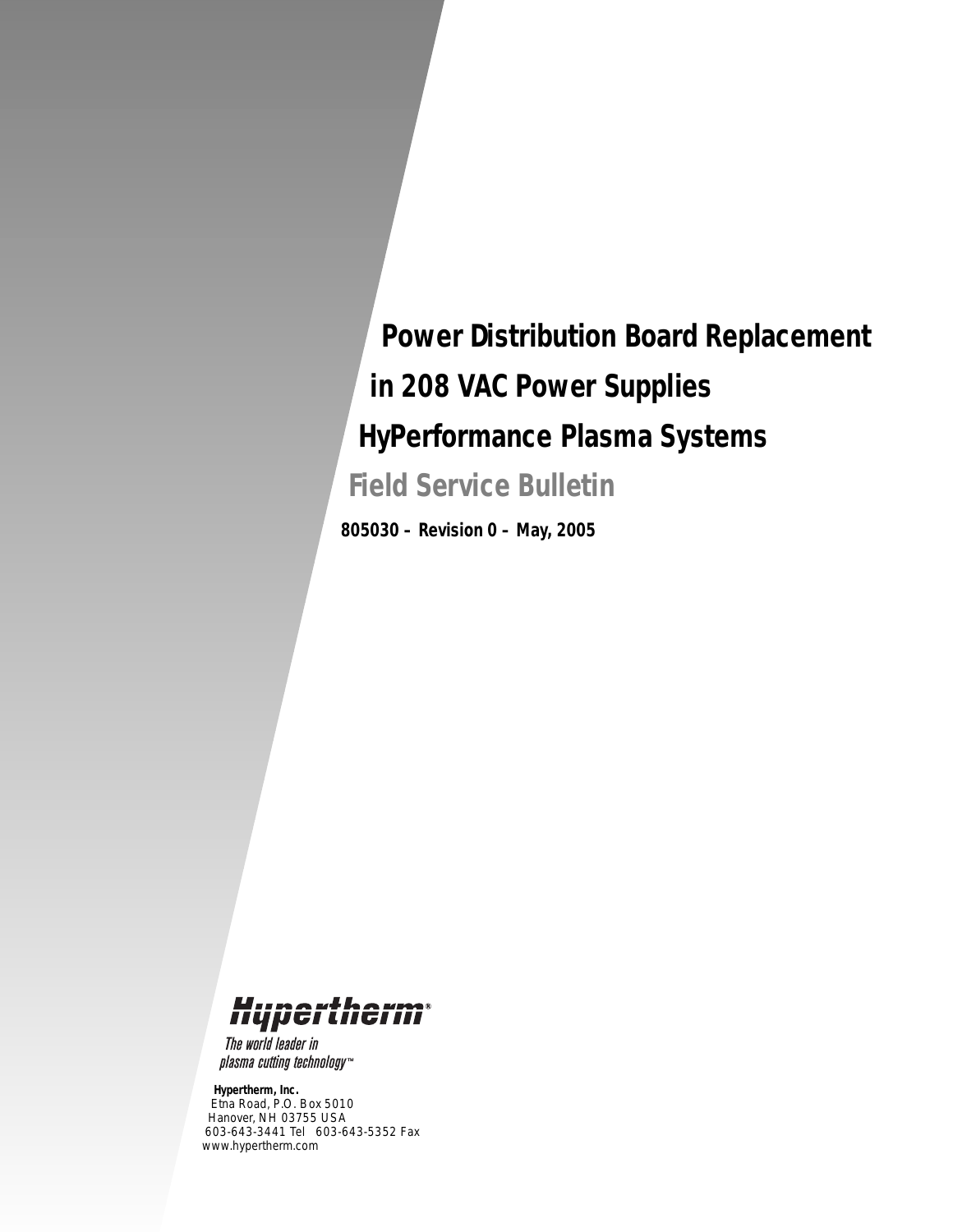# **HPR POWER DISTRIBUTION BOARD REPLACEMENT IN 208 VAC POWER SUPPLIES**



# **Introduction**

### **Purpose**

The 200/208 VAC system has been calibrated at the factory for a nominal 200 VAC, 3-phase input. The power supply is designed with a safety shutoff that turns off the system if the input line voltage varies more than

+/- 15%. Manufacturing tolerances may cause the power supply to turn off and report an error code when the input line voltage only varies +/- 10% of 200 VAC. For example, a 208 VAC installation may not be able to operate when the line voltage is above 220 VAC (6% above 208 VAC).

The 041929 power distribution board for 208 VAC is calibrated for 208 VAC systems only. It allows the system to operate at +/- 10% of 208 VAC.

#### **Note: This kit is only applicable if all of the following conditions are met**

- 1. You have an HPR130 or HPR260 plasma system.
- 2. The power supply is a 200/208 VAC system connected to a 208 VAC, 3-phase input.
- 3. The power supply is reporting error code number 47 (high line voltage).
- 4. The phase-to-phase line voltage measured at the terminal block (TB1) is less than 229 VAC.
- 5. The voltage at receptacle J2, on PCB2, is 1.82 VDC or greater between pin number 1 and 2.

### **Kit 228024 Contents**

| <b>Part Number</b> | <b>Description</b>                   | Qty |
|--------------------|--------------------------------------|-----|
| 041929             | Power distribution board for 208 VAC |     |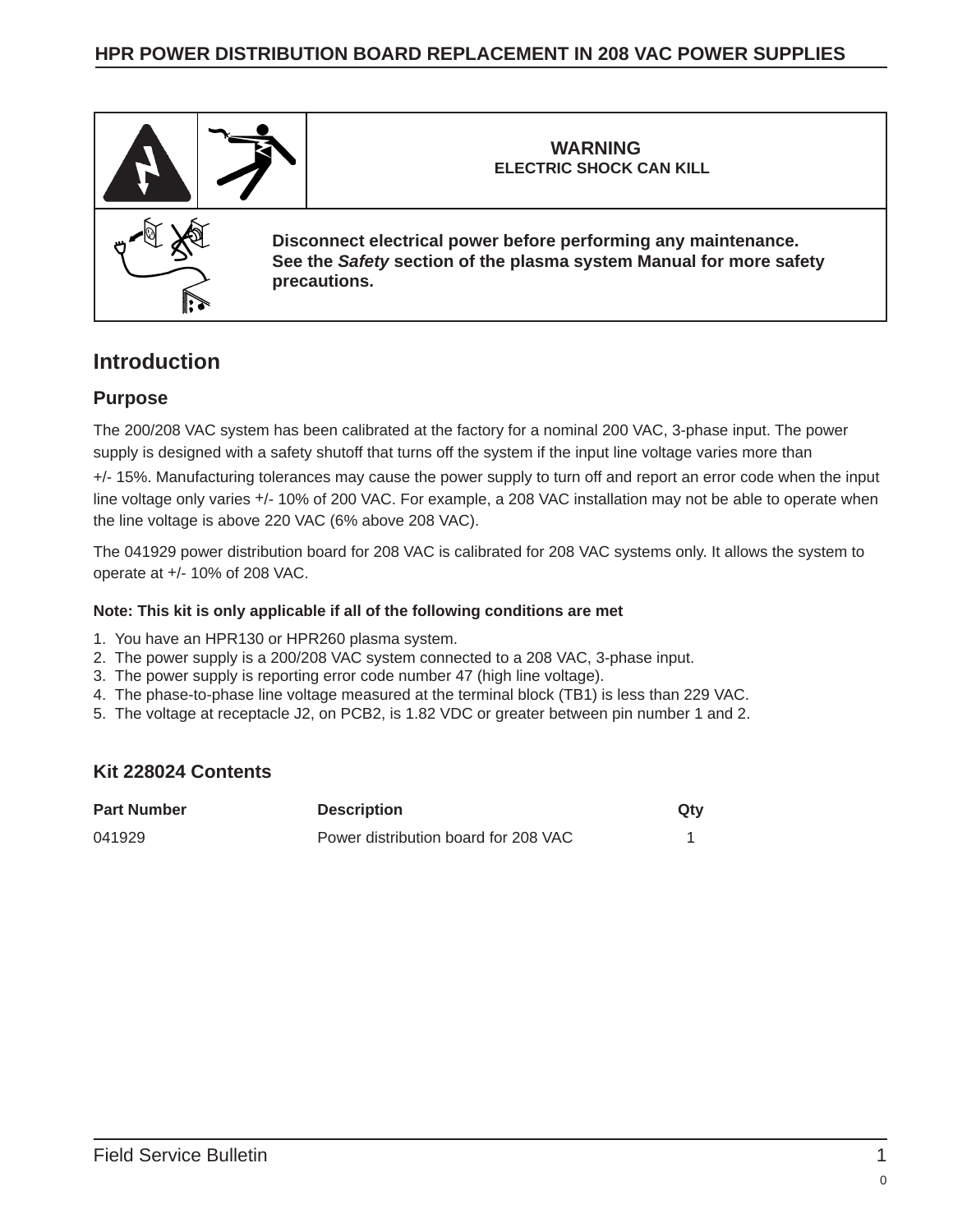# **Replacement**

- 1. Turn OFF all power to the system.
- 2. Remove the right side cover to access the power distribution board.
- 3. Remove the existing power distribution board (041802) and install the new board (041929).
- 4. Replace the right side cover and turn ON the power.

Installation is complete.